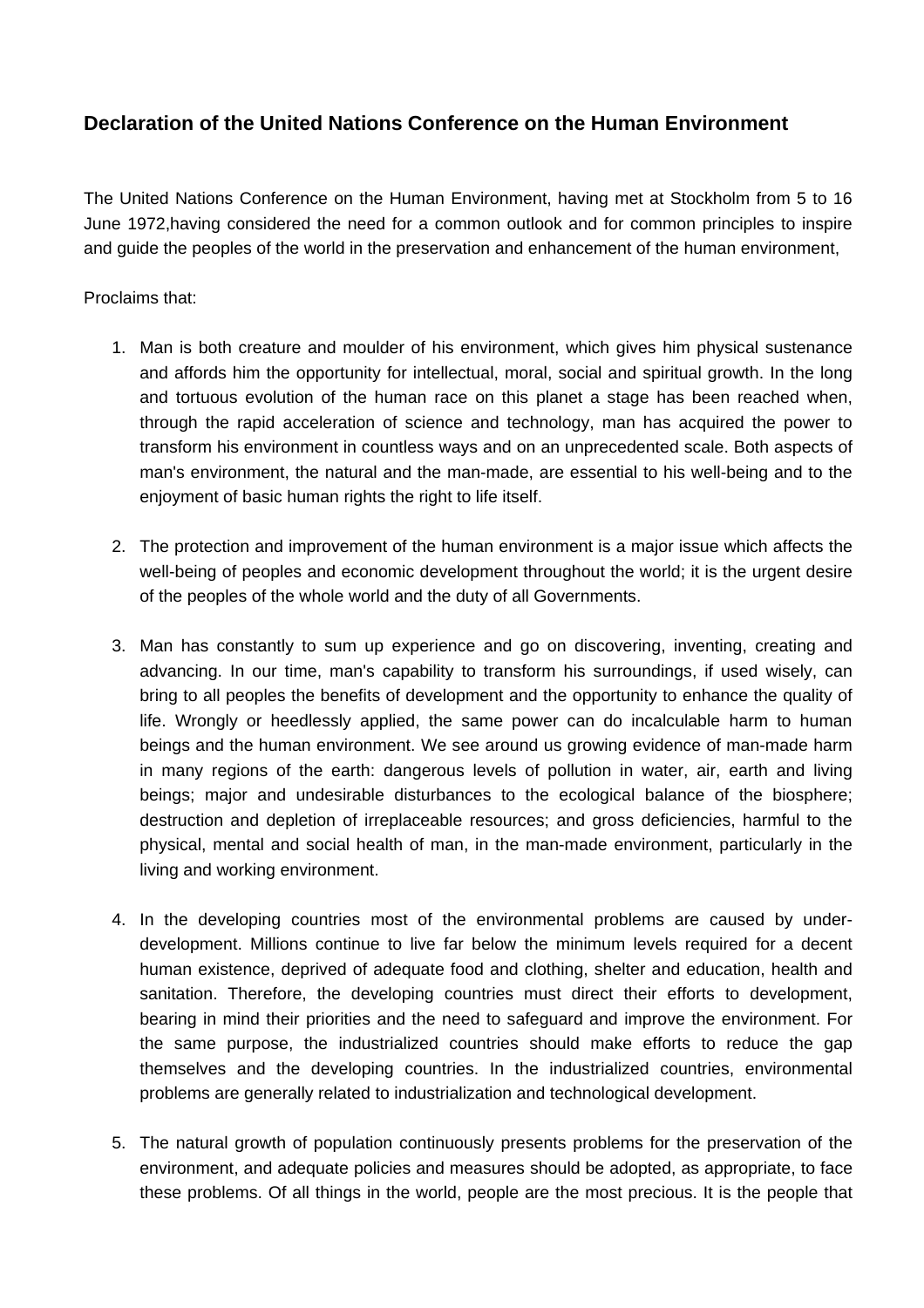propel social progress, create social wealth, develop science and technology and, through their hard work, continuously transform the human environment. Along with social progress and the advance of production, science and technology, the capability of man to improve the environment increases with each passing day.

- 6. A point has been reached in history when we must shape our actions throughout the world with a more prudent care for their environmental consequences. Through ignorance or indifference we can do massive and irreversible harm to the earthly environment on which our life and well being depend. Conversely, through fuller knowledge and wiser action, we can achieve for ourselves and our posterity a better life in an environment more in keeping with human needs and hopes. There are broad vistas for the enhancement of environmental quality and the creation of a good life. What is needed is an enthusiastic but calm state of mind and intense but orderly work. For the purpose of attaining freedom in the world of nature, man must use knowledge to build, in collaboration with nature, a better environment. To defend and improve the human environment for present and future generations has become an imperative goal for mankind-a goal to be pursued together with, and in harmony with, the established and fundamental goals of peace and of worldwide economic and social development.
- 7. To achieve this environmental goal will demand the acceptance of responsibility by citizens and communities and by enterprises and institutions at every level, all sharing equitably in common efforts. Individuals in all walks of life as well as organizations in many fields, by their values and the sum of their actions, will shape the world environment of the future.

Local and national governments will bear the greatest burden for large-scale environmental policy and action within their jurisdictions. International cooperation is also needed in order to raise resources to support the developing countries in carrying out their responsibilities in this field. A growing class of environmental problems, because they are regional or global in extent or because they affect the common international realm, will require extensive cooperation among nations and action by international organizations in the common interest.

The Conference calls upon Governments and peoples to exert common efforts for the preservation and improvement of the human environment, for the benefit of all the people and for their posterity.

### **Principles**

States the common conviction that:

### Principle 1

Man has the fundamental right to freedom, equality and adequate conditions of life, in an environment of a quality that permits a life of dignity and well-being, and he bears a solemn responsibility to protect and improve the environment for present and future generations. In this respect, policies promoting or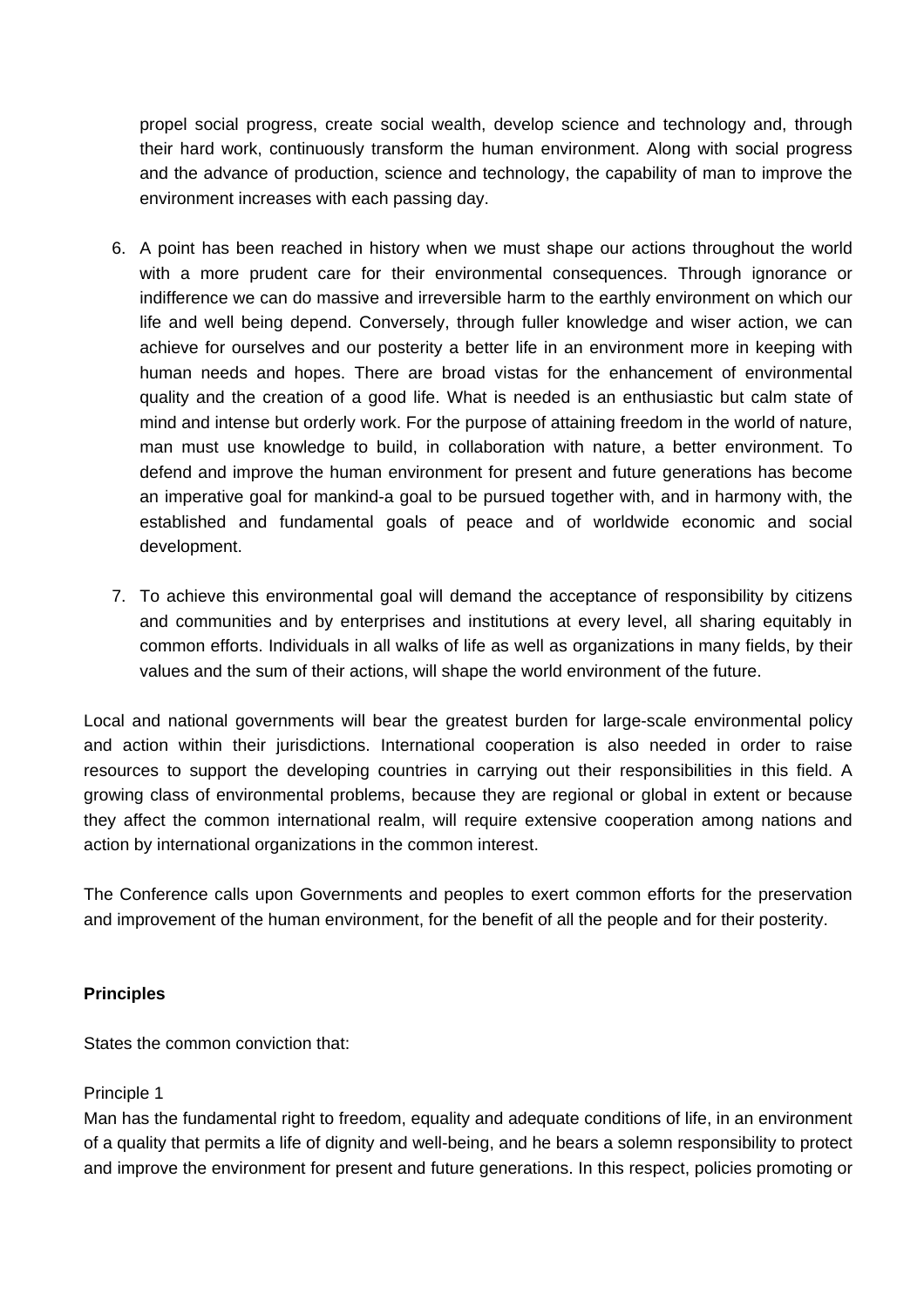perpetuating apartheid, racial segregation, discrimination, colonial and other forms of oppression and foreign domination stand condemned and must be eliminated.

### Principle 2

The natural resources of the earth, including the air, water, land, flora and fauna and especially representative samples of natural ecosystems, must be safeguarded for the benefit of present and future generations through careful planning or management, as appropriate.

### Principle 3

The capacity of the earth to produce vital renewable resources must be maintained and, wherever practicable, restored or improved.

### Principle 4

Man has a special responsibility to safeguard and wisely manage the heritage of wildlife and its habitat, which are now gravely imperilled by a combination of adverse factors. Nature conservation, including wildlife, must therefore receive importance in planning for economic development.

### Principle 5

The non-renewable resources of the earth must be employed in such a way as to guard against the danger of their future exhaustion and to ensure that benefits from such employment are shared by all mankind.

### Principle 6

The discharge of toxic substances or of other substances and the release of heat, in such quantities or concentrations as to exceed the capacity of the environment to render them harmless, must be halted in order to ensure that serious or irreversible damage is not inflicted upon ecosystems. The just struggle of the peoples of ill countries against pollution should be supported.

### Principle 7

States shall take all possible steps to prevent pollution of the seas by substances that are liable to create hazards to human health, to harm living resources and marine life, to damage amenities or to interfere with other legitimate uses of the sea.

### Principle 8

Economic and social development is essential for ensuring a favorable living and working environment for man and for creating conditions on earth that are necessary for the improvement of the quality of life.

### Principle 9

Environmental deficiencies generated by the conditions of under-development and natural disasters pose grave problems and can best be remedied by accelerated development through the transfer of substantial quantities of financial and technological assistance as a supplement to the domestic effort of the developing countries and such timely assistance as may be required.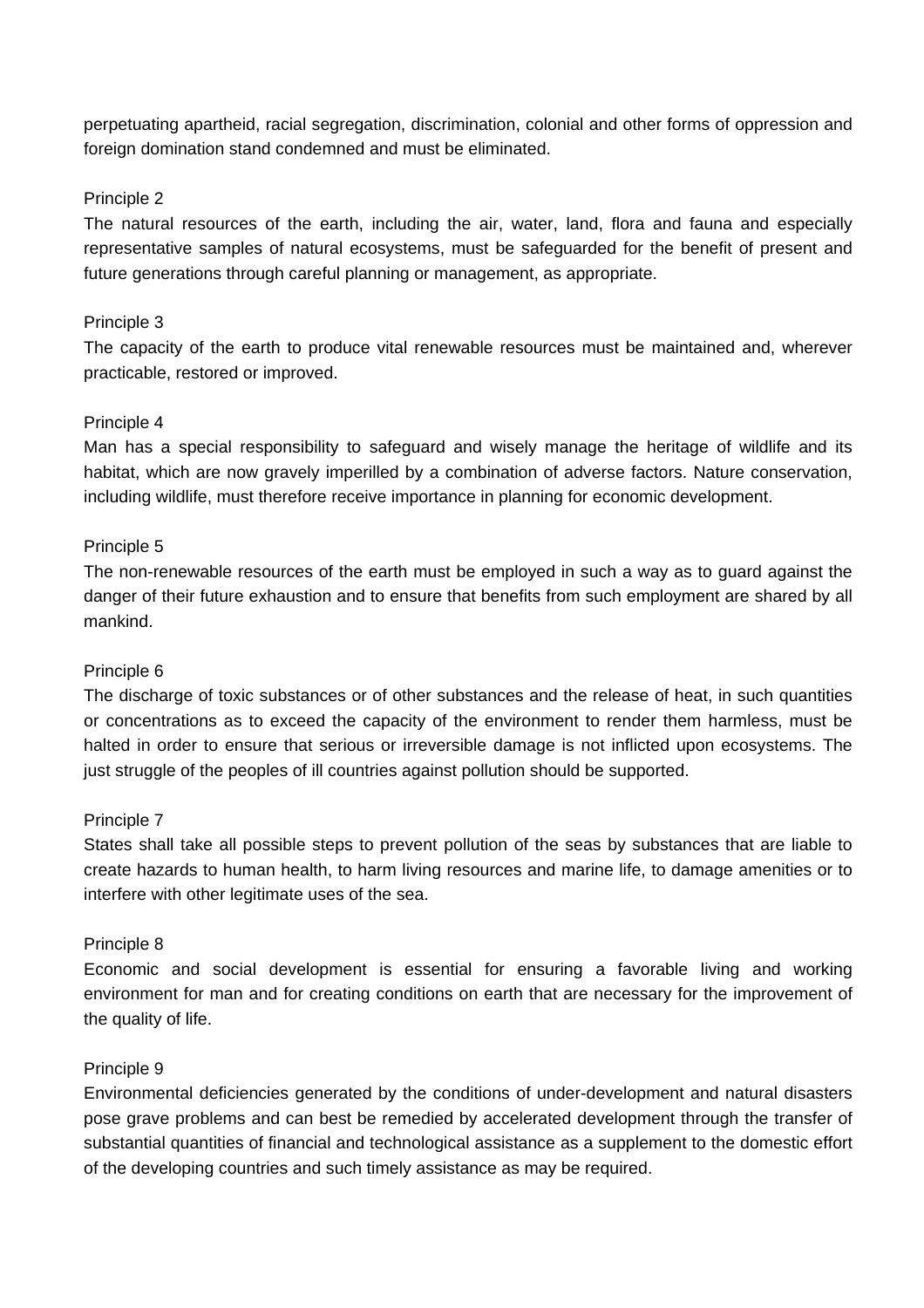### Principle 10

For the developing countries, stability of prices and adequate earnings for primary commodities and raw materials are essential to environmental management, since economic factors as well as ecological processes must be taken into account.

### Principle 11

The environmental policies of all States should enhance and not adversely affect the present or future development potential of developing countries, nor should they hamper the attainment of better living conditions for all, and appropriate steps should be taken by States and international organizations with a view to reaching agreement on meeting the possible national and international economic consequences resulting from the application of environmental measures.

### Principle 12

Resources should be made available to preserve and improve the environment, taking into account the circumstances and particular requirements of developing countries and any costs which may emanate- from their incorporating environmental safeguards into their development planning and the need for making available to them, upon their request, additional international technical and financial assistance for this purpose.

### Principle 13

In order to achieve a more rational management of resources and thus to improve the environment, States should adopt an integrated and coordinated approach to their development planning so as to ensure that development is compatible with the need to protect and improve environment for the benefit of their population.

### Principle 14

Rational planning constitutes an essential tool for reconciling any conflict between the needs of development and the need to protect and improve the environment.

### Principle 15

Planning must be applied to human settlements and urbanization with a view to avoiding adverse effects on the environment and obtaining maximum social, economic and environmental benefits for all. In this respect projects which arc designed for colonialist and racist domination must be abandoned.

### Principle 16

Demographic policies which are without prejudice to basic human rights and which are deemed appropriate by Governments concerned should be applied in those regions where the rate of population growth or excessive population concentrations are likely to have adverse effects on the environment of the human environment and impede development.

### Principle 17

Appropriate national institutions must be entrusted with the task of planning, managing or controlling the 9 environmental resources of States with a view to enhancing environmental quality.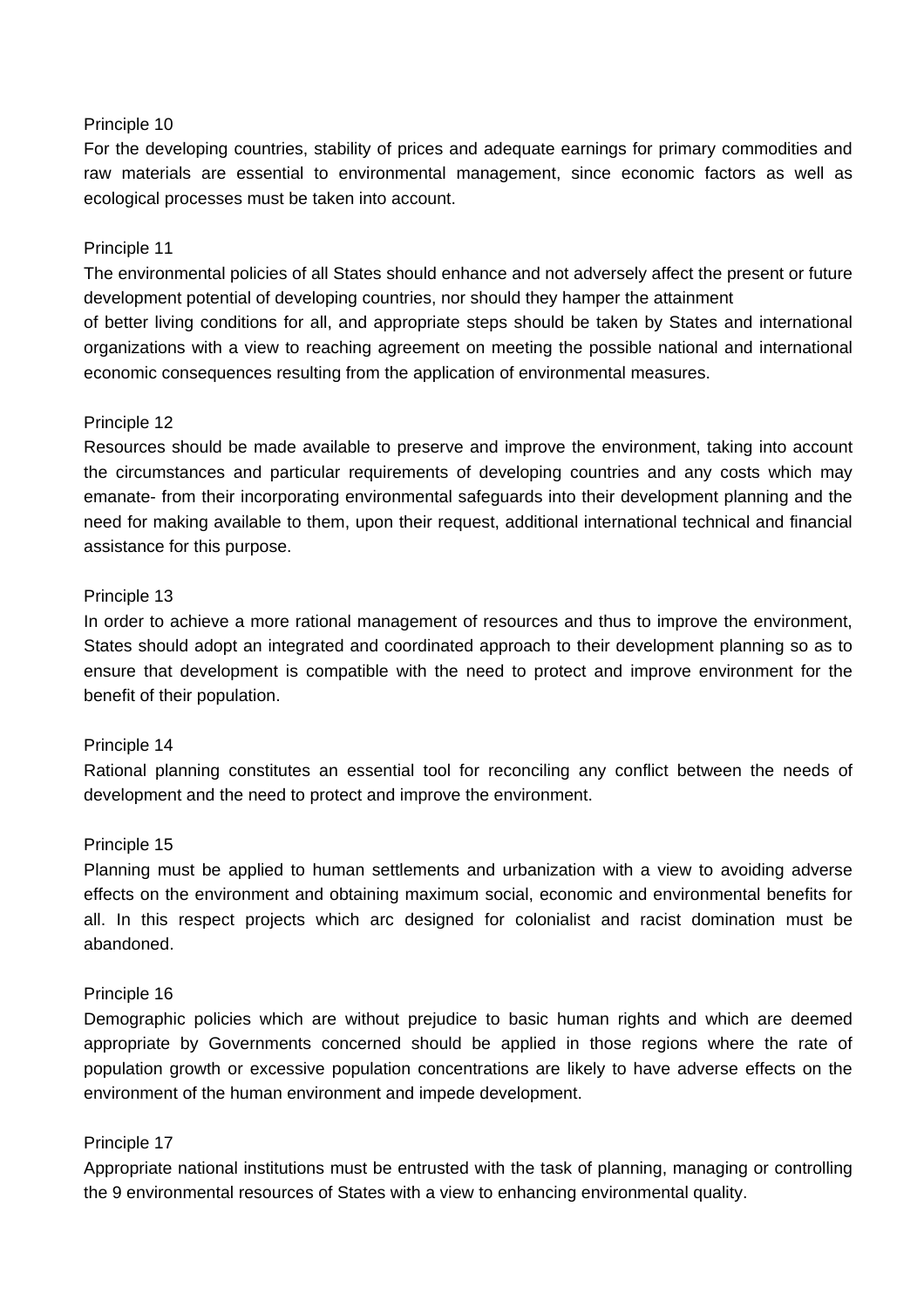### Principle 18

Science and technology, as part of their contribution to economic and social development, must be applied to the identification, avoidance and control of environmental risks and the solution of environmental problems and for the common good of mankind.

### Principle 19

Education in environmental matters, for the younger generation as well as adults, giving due consideration to the underprivileged, is essential in order to broaden the basis for an enlightened opinion and responsible conduct by individuals, enterprises and communities in protecting and improving the environment in its full human dimension. It is also essential that mass media of communications avoid contributing to the deterioration of the environment, but, on the contrary, disseminates information of an educational nature on the need to project and improve the environment in order to enable mal to develop in every respect.

### Principle 20

Scientific research and development in the context of environmental problems, both national and multinational, must be promoted in all countries, especially the developing countries. In this connection, the free flow of up-to-date scientific information and transfer of experience must be supported and assisted, to facilitate the solution of environmental problems; environmental technologies should be made available to developing countries on terms which would encourage their wide dissemination without constituting an economic burden on the developing countries.

### Principle 21

States have, in accordance with the Charter of the United Nations and the principles of international law, the sovereign right to exploit their own resources pursuant to their own environmental policies, and the responsibility to ensure that activities within their jurisdiction or control do not cause damage to the environment of other States or of areas beyond the limits of national jurisdiction.

### Principle 22

States shall cooperate to develop further the international law regarding liability and compensation for the victims of pollution and other environmental damage caused by activities within the jurisdiction or control of such States to areas beyond their jurisdiction.

### Principle 23

Without prejudice to such criteria as may be agreed upon by the international community, or to standards which will have to be determined nationally, it will be essential in all cases to consider the systems of values prevailing in each country, and the extent of the applicability of standards which are valid for the most advanced countries but which may be inappropriate and of unwarranted social cost for the developing countries.

### Principle 24

International matters concerning the protection and improvement of the environment should be handled in a cooperative spirit by all countries, big and small, on an equal footing.